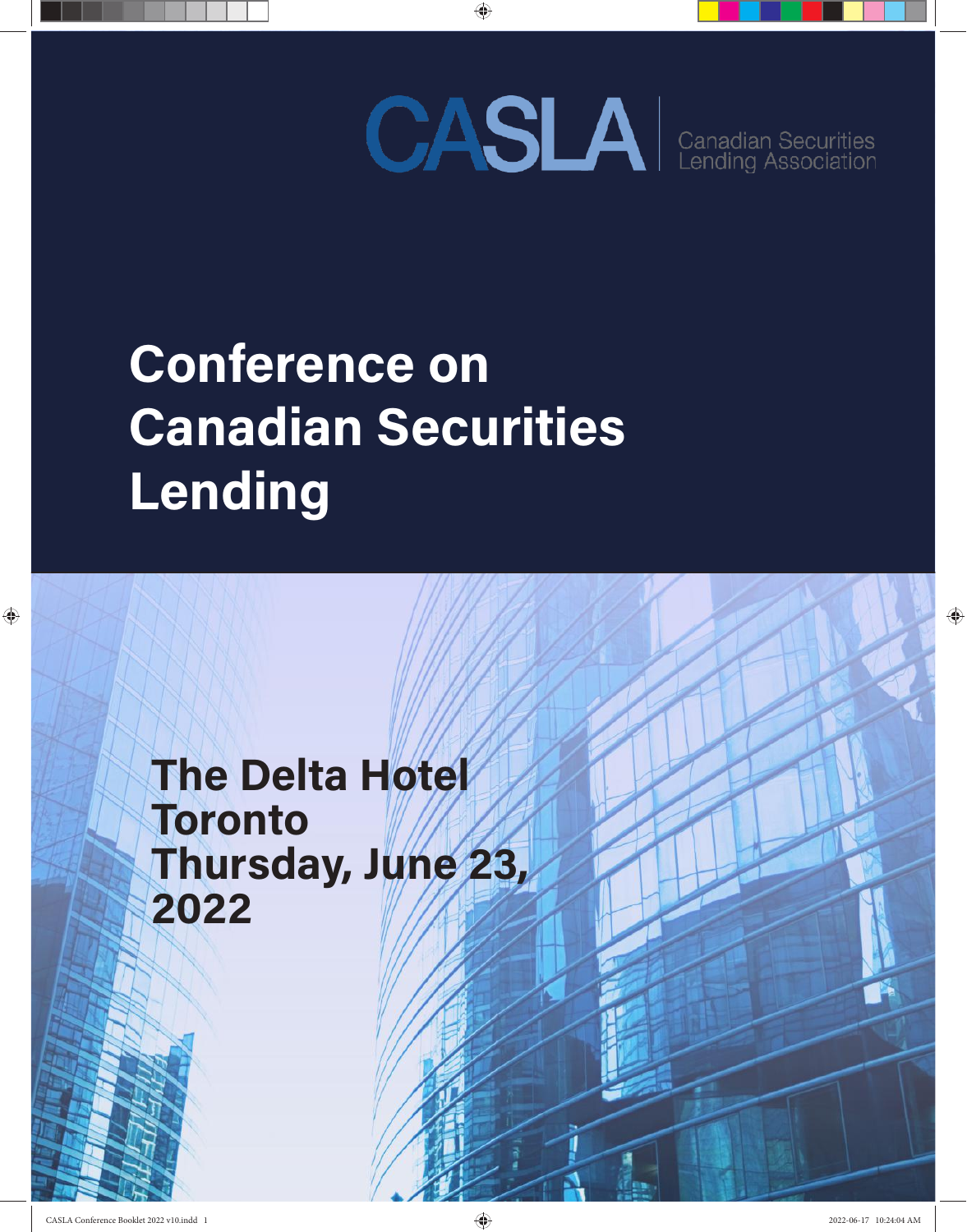

## **WELCOME** TO THE 12<sup>TH</sup> ANNUAL CASLA CONFERENCE ON CANADIAN SECURITIES LENDING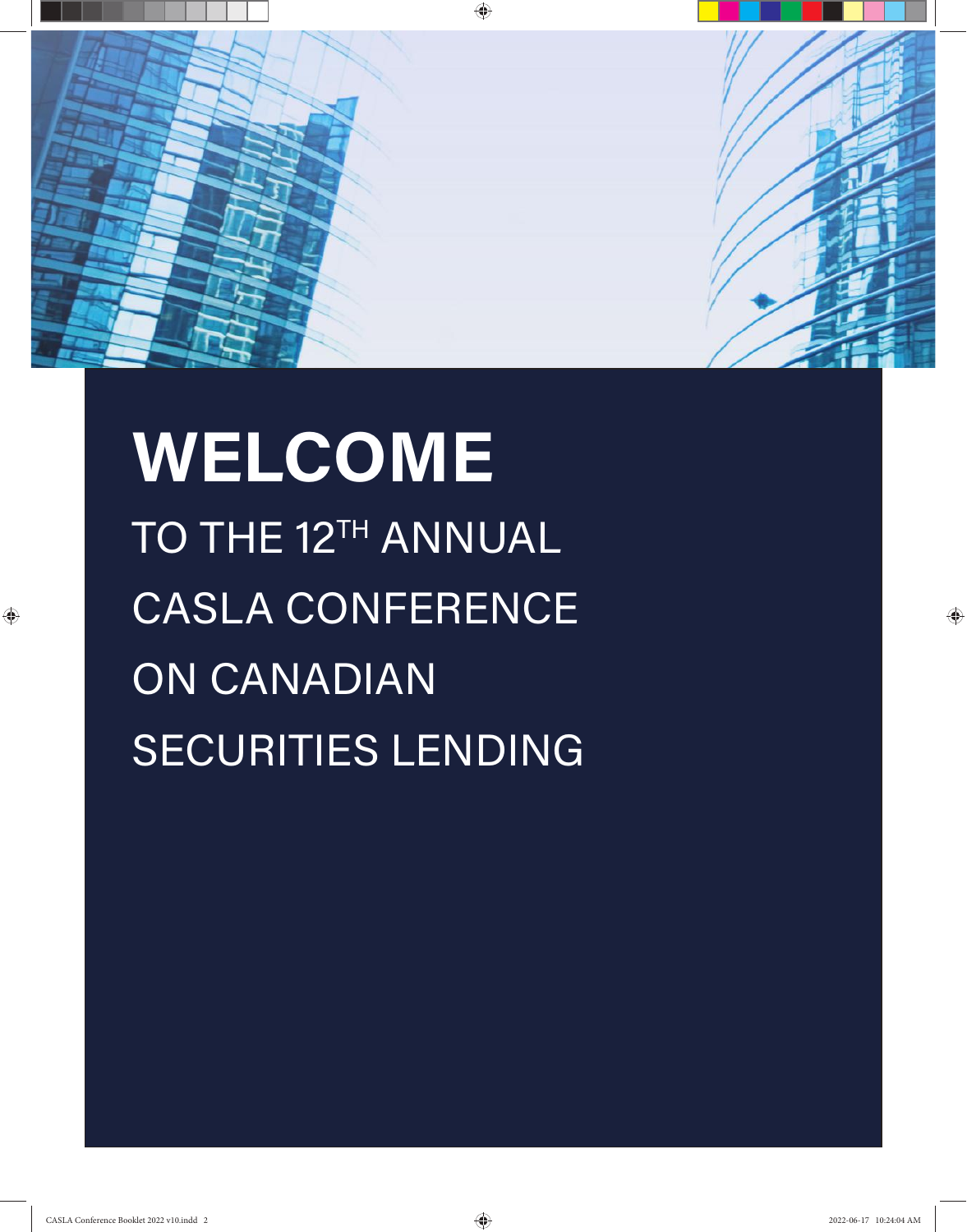

**CASLA, the Canadian Securities Lending Association,** was created with a mission of ensuring the long-term viability of the Canadian securities lending industry by establishing a unified voice. Working with a broad spectrum of direct and indirect industry representatives has fuelled a greater and more robust span of expertise and perspectives. The breadth and depth of CASLA is illustrated with the inclusion of external professionals in the legal, tax and regulatory fields, in addition to securities lending market participants. CASLA's unique organizational model builds a strong foundation for the continuing development of the Canadian securities lending market.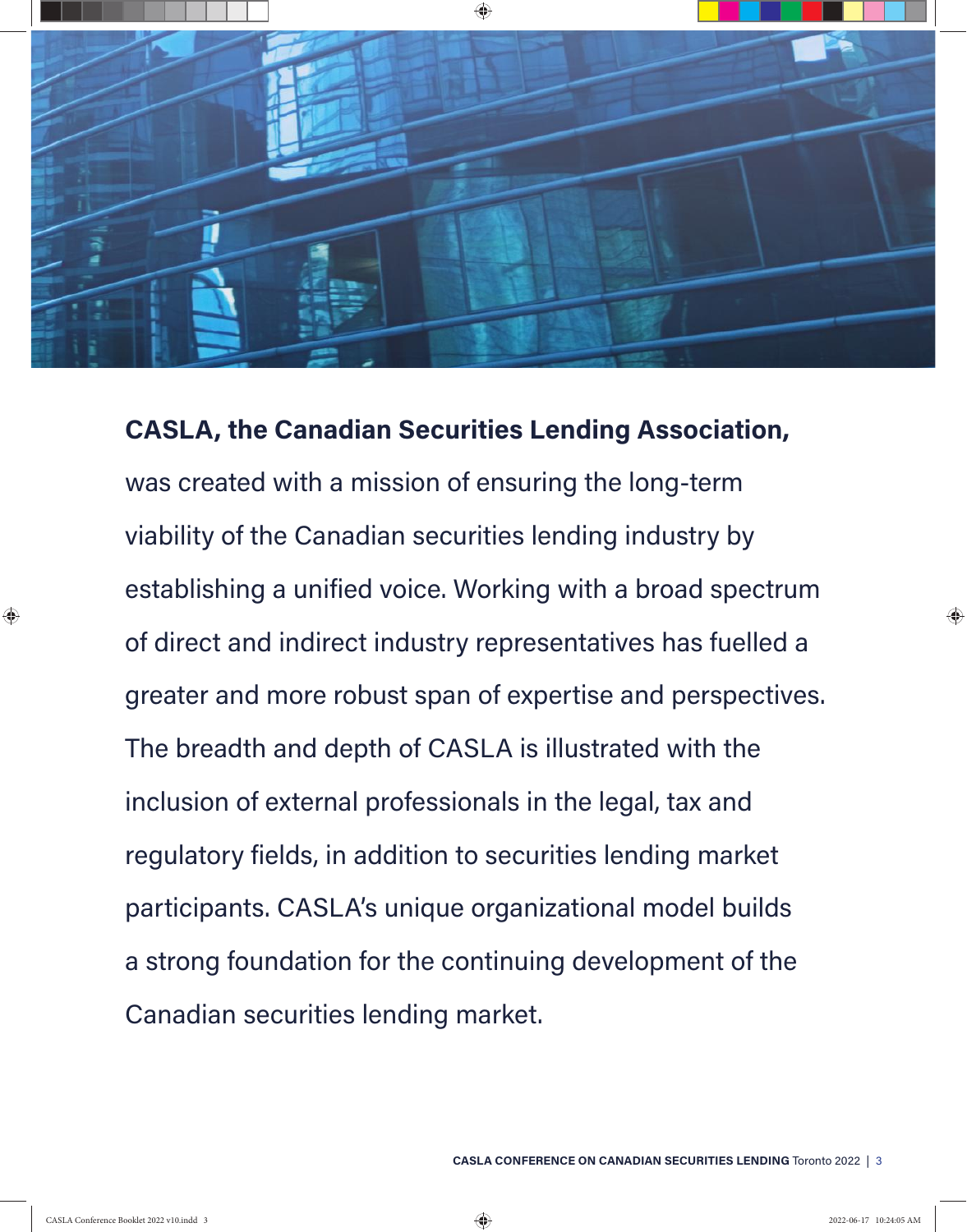# AGENDA

| 8:00 AM         | <b>CONFERENCE REGISTRATION &amp; BREAKFAST</b>                                                                                                                                                                                                                                                                                                                                                                                                                                                                                                                                                                                                                                                                                         |
|-----------------|----------------------------------------------------------------------------------------------------------------------------------------------------------------------------------------------------------------------------------------------------------------------------------------------------------------------------------------------------------------------------------------------------------------------------------------------------------------------------------------------------------------------------------------------------------------------------------------------------------------------------------------------------------------------------------------------------------------------------------------|
| <b>9:00 AM</b>  | <b>WELCOME REMARKS &amp; CONFERENCE OPEN</b>                                                                                                                                                                                                                                                                                                                                                                                                                                                                                                                                                                                                                                                                                           |
| $9:05$ AM       | <b>ECONOMIC UPDATE</b><br>Benjamin Tal, Managing Director & Deputy Chief Economist, CIBC                                                                                                                                                                                                                                                                                                                                                                                                                                                                                                                                                                                                                                               |
| <b>10:00 AM</b> | <b>PANEL 1: ESG - SECURITIES LENDING AND THE DRIVE TOWARDS A</b><br><b>SUSTAINABLE ECONOMY</b><br><b>MODERATOR</b><br>Kyle Kolasingh, Director, Securities Finance, RBC Investor & Treasury<br><b>Services</b><br><b>PANELISTS</b><br><b>Darren Crowther, General Manager, Securities Finance &amp; Collateral</b><br>Management, Broadridge Financial Solutions Ltd.<br>Farrah Mahmood, Director, Regulation & Sustainability, International<br><b>Securities Lending Association</b><br>Ed Corral, Managing Director & Global Head, Collateral Strategy,<br>J.P. Morgan<br><b>Owen Nichols, Managing Director, Business Development, Funding &amp;</b><br>$\blacksquare$<br><b>Collateral Solutions, State Street Global Markets</b> |
| <b>10:40 AM</b> | <b>COFFEE BREAK</b> Sponsored by Northern Trust                                                                                                                                                                                                                                                                                                                                                                                                                                                                                                                                                                                                                                                                                        |
| <b>11:00 AM</b> | <b>FIRESIDE CHAT: DIGITAL TRANSFORMATION</b><br><b>MODERATOR</b><br>Rob Ferguson, Chief Capital Markets Officer, CIBC Mellon<br><b>PANELISTS</b><br>Gary Klahr, Digital Transformation Lead, EquiLend<br>Ken DeGiglio, Chief Information Officer, EquiLend                                                                                                                                                                                                                                                                                                                                                                                                                                                                             |
| <b>11:30 AM</b> | <b>PANEL 2: HOT REGULATORY TOPICS AND MARKET TRENDS</b><br><b>MODERATOR</b><br><b>Steve Everett, Head, Business Strategy &amp;, Innovation, TMX</b><br><b>PANELISTS</b><br><b>Andrea Topic, Director, Regulatory and Optimization, National Bank of</b><br>Canada<br>Barnaby Nelson, CEO, ValueExchange                                                                                                                                                                                                                                                                                                                                                                                                                                |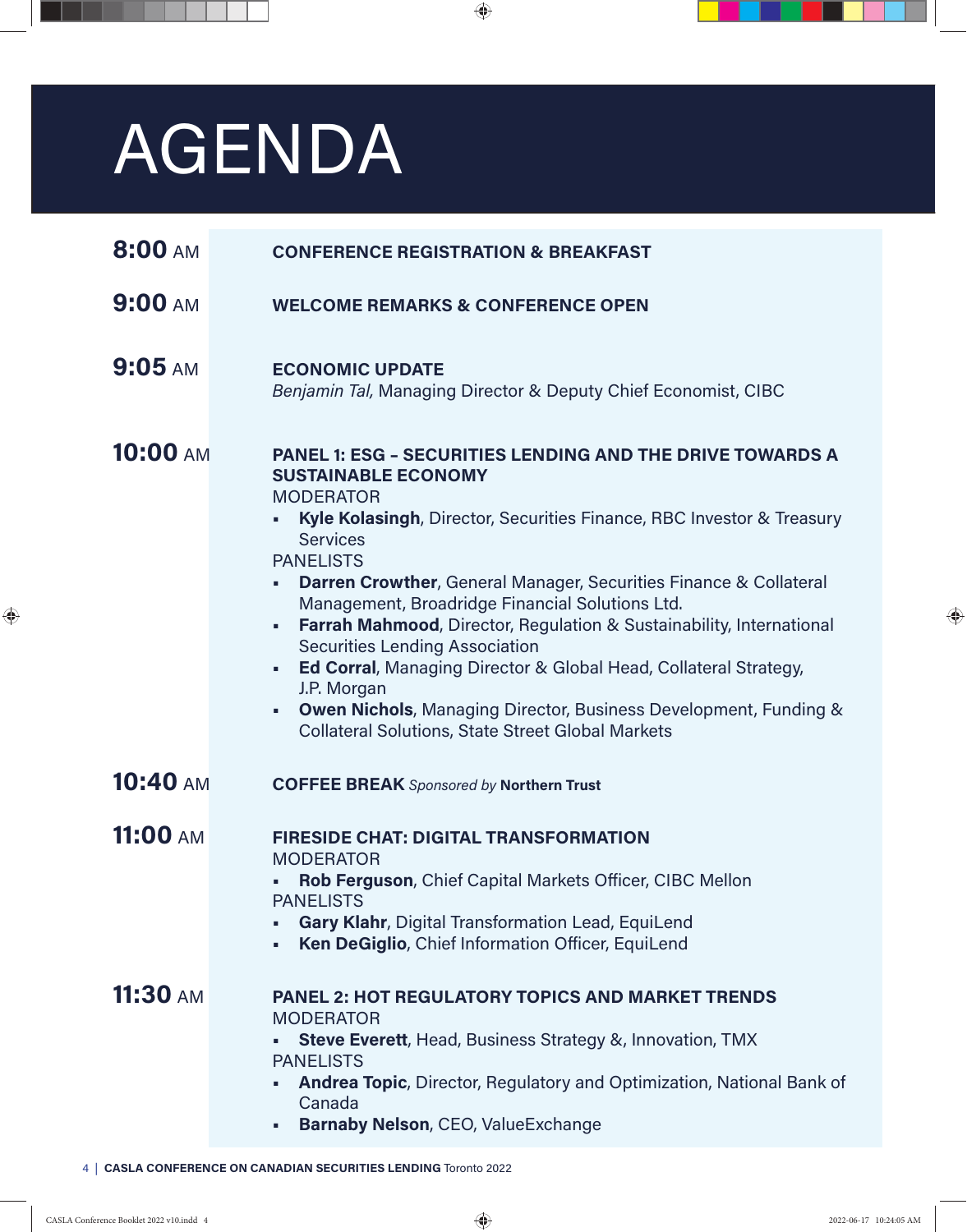|                    | <b>Dexter Gall, Associate Director, Securities Finance, RBC Investor &amp;</b><br>٠<br><b>Treasury Services</b>                                                                                                                                                                                                                                                                                                                                                                                                                                                                                                    |
|--------------------|--------------------------------------------------------------------------------------------------------------------------------------------------------------------------------------------------------------------------------------------------------------------------------------------------------------------------------------------------------------------------------------------------------------------------------------------------------------------------------------------------------------------------------------------------------------------------------------------------------------------|
|                    | Keith Evans, Executive Director, Canadian Capital Markets Association<br>٠<br>Matthew Lilien, Director, Business Development Pirum Systems<br>٠<br>Limited                                                                                                                                                                                                                                                                                                                                                                                                                                                         |
| 12:10 pm           | <b>LUNCH</b>                                                                                                                                                                                                                                                                                                                                                                                                                                                                                                                                                                                                       |
| <b>1:30</b> PM     | <b>PANEL 3: TRADING TALENT - REDEFINING SECURITIES FINANCE IN</b><br><b>A POST-PANDEMIC ERA</b><br><b>MODERATOR</b><br><b>Roanna Kim, Director, Equity Finance, RBC Capital Markets</b><br><b>PANELISTS</b><br>Darya Kuznetsova, Vice-President, Equity Finance, BMO Global<br>×,<br><b>Markets</b><br>Dave Barker, Managing Director, Equity Finance, RBC Capital Markets<br>٠<br>Jose Gironda, Senior Analyst, Derivatives, & Fixed Income, Healthcare<br>٠<br>of Ontario Pension Plan<br>Karthigan Muraleetharan, Vice-President, TD Securities<br>٠<br>Koko Deng, Associate, Total Fund Management, CPPIB<br>٠ |
| $2:10 \text{ }$ PM | <b>PANEL 4: LOOKING AHEAD - THE OUTLOOK FOR THE SECURITIES</b><br><b>FINANCE MARKET IN CANADA</b><br><b>MODERATOR</b><br><b>Steve Novo, Executive Director, CIBC World Markets</b><br><b>PANELISTS</b><br>Ahmed Shadmann, Vice-President, State Street Global Markets<br>٠<br>Brian Cahalan, Managing Director, BMO Global Markets<br>٠<br>Dylan Flanagan, Director, Questrade Inc.<br>×,<br>Roseanne Palumbo, Director, Global Equity Derivatives, TD Securities                                                                                                                                                  |
| $2:55$ PM          | <b>COFFEE BREAK</b> Sponsored by Northern Trust                                                                                                                                                                                                                                                                                                                                                                                                                                                                                                                                                                    |
| $3:20\,$ PM        | <b>KEYNOTE SPEAKER: WORKING IT OUT - GETTING READY FOR THE</b><br><b>REDEFINED FUTURE OF WORK</b><br>Linda Nazareth, Economist, Author, Blogger and Broadcaster                                                                                                                                                                                                                                                                                                                                                                                                                                                    |
| 4:20 pm            | <b>CLOSING REMARKS</b>                                                                                                                                                                                                                                                                                                                                                                                                                                                                                                                                                                                             |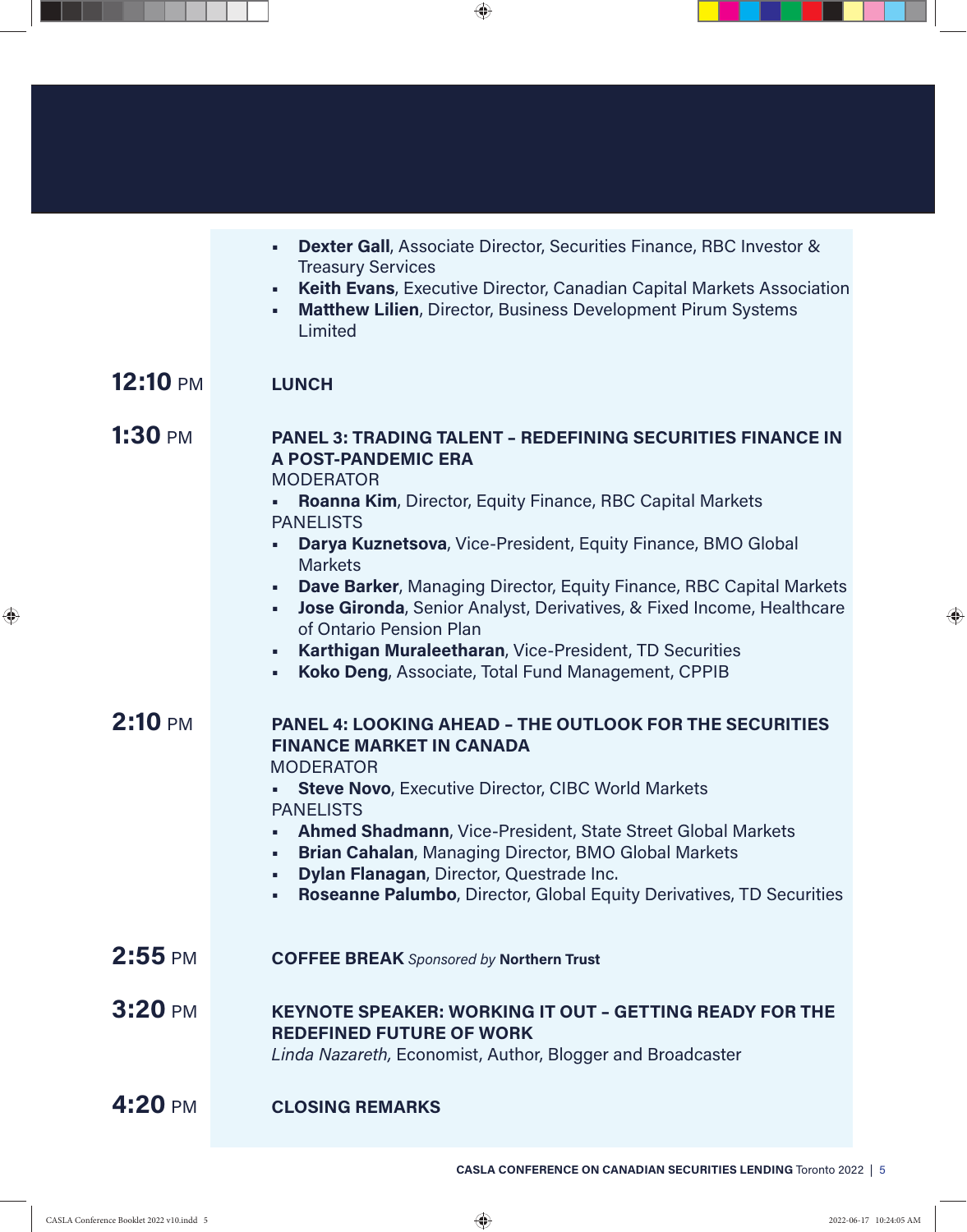# SPEAKERS



## **BENJAMIN TAL**

**Managing Director, Deputy Chief Economist,** 

**CIBC World Markets Inc.**

economic developments and their implications for fixed income, equity, foreign exchange and commodities markets. He also acts in an advisory capacity to bank officers on issues Benjamin is a member of the CIBC economic team that is responsible for analyzing macro related to wealth management, household/corporate credit and risk.

Benjamin has more than 20 years experience in the private sector advising clients, industry  $\overline{\phantom{a}}$  issues. He is also a regular commentator in the media. leaders, corporate boards, trade associations, and governments on economic and financial

Commerce, The Economic Development Committee of the Toronto Board of Trade. He is also a member of the board of Governors of Junior Achievement of Central Ontario, and a Benjamin is a member of the Economic Committee of The Canadian Chamber of board member of Toronto Finance International.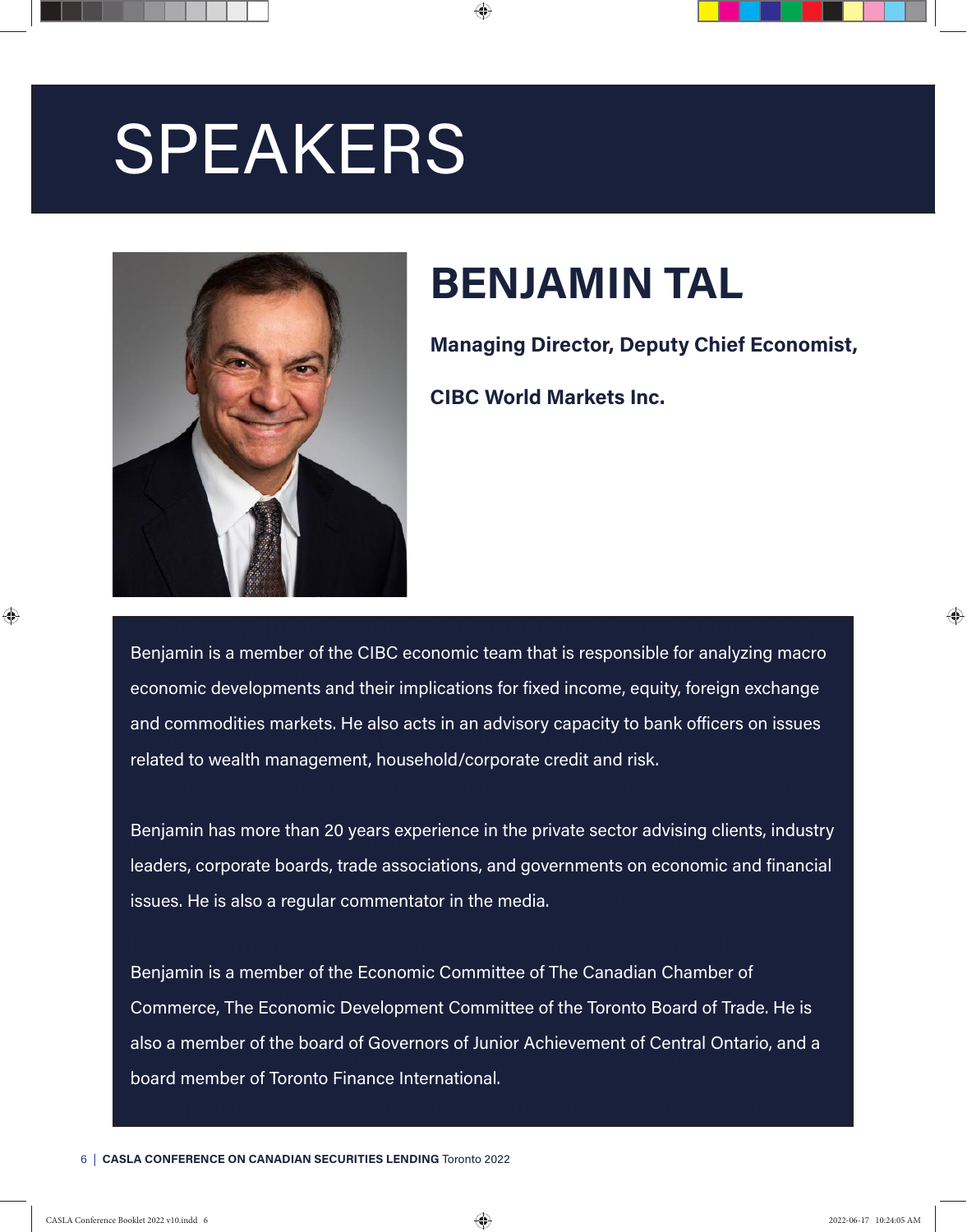

## **LINDA NAZARETH**

**Keynote Speaker, Economist, and Futurist**

**National Speakers Bureau**

the most recent of which is Work Is Not a Place: Our Lives and Our Organizations in the Post-Jobs Economy (2018) she is also a regular columnist for the Globe and Mail and the Host of podcast Linda Nazareth is an economist, futurist and expert on the future of work. The author of four books, 'Work and the Future'.

d v **CASLA, the Canadian Securities Lending Association,**

As a sought-after keynote speaker, Linda's audiences have spanned a range of audiences and<br> Montreal all of whom have benefitted from the way that she can take huge ideas and distill them The breadth and depth of CASLA is illustrated with the into information that organizations can use for their own strategic planning purposes. have included clients such as The Economist Magazine, American Express, E & Y and the Bank of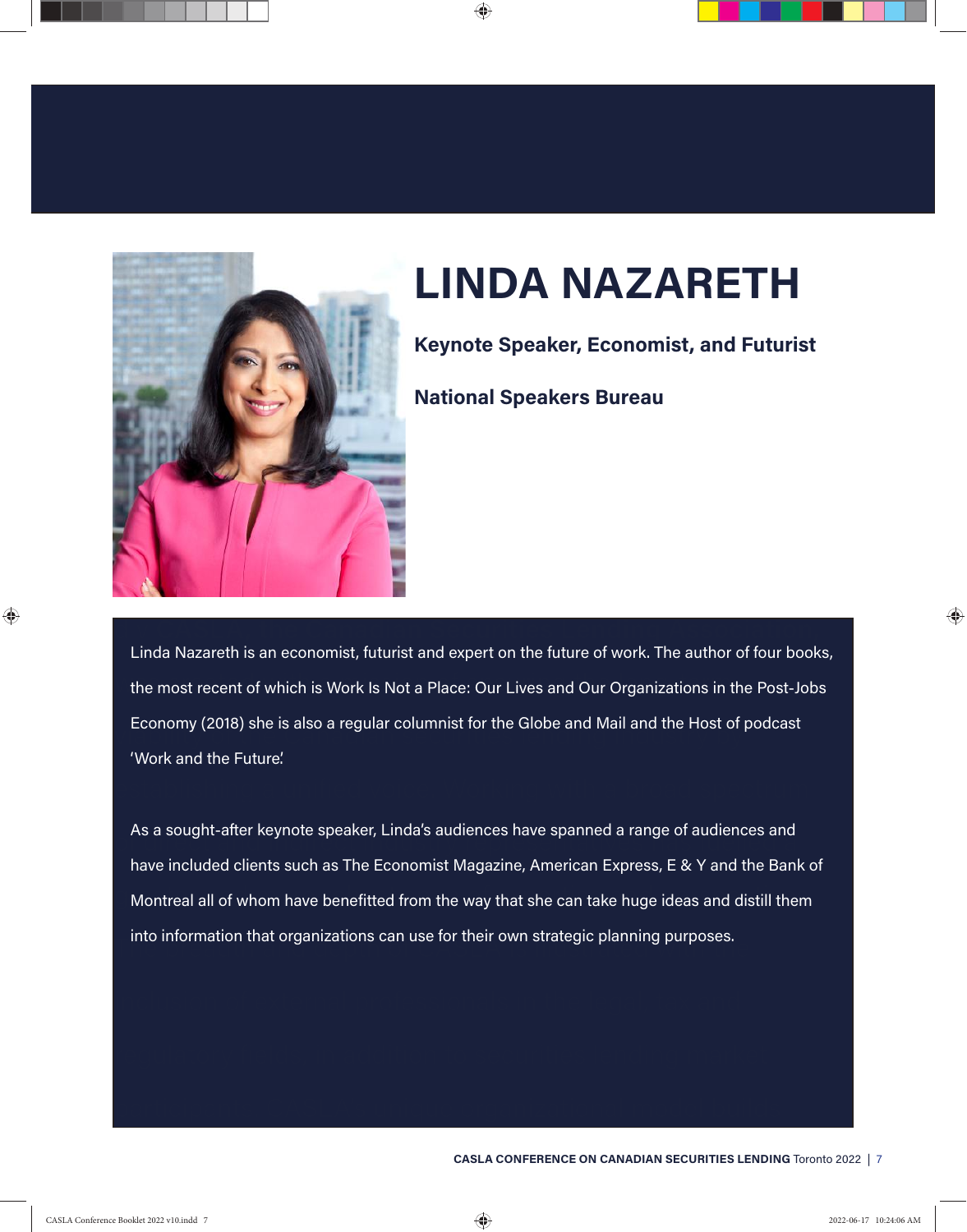# SPONSORS

### **TITLE SPONSORS**



BNY Mellon is a global investments company dedicated to helping its clients manage and service their financial assets throughout the investment lifecycle. Whether providing financial services for institutions, corporations or individual investors, BNY Mellon delivers informed investment and wealth management and investment services in 35 countries. As of March 31, 2021, BNY Mellon had \$41.7 trillion in assets under custody and/or administration, and \$2.2 trillion in assets under management. BNY Mellon can act as a single point of contact for clients looking to create, trade, hold, manage, service, distribute or restructure investments. BNY Mellon is the corporate brand of The Bank of New York Mellon Corporation (NYSE: BK). Additional information is available on [www.bnymellon.com.](http://www.bnymellon.com) Follow us on Twitter [@BNYMellon](https://twitter.com/BNYMellon?ref_src=twsrc%5Egoogle%7Ctwcamp%5Eserp%7Ctwgr%5Eauthor) or visit our newsroom at [www.bnymellon.com/newsroom](http://www.bnymellon.com/newsroom ) for the latest company news.

### CIBC MELLON

CIBC Mellon is dedicated to helping Canadian institutional investors and international institutional investors into Canada service their financial assets throughout the investment lifecycle. Founded in 1996, CIBC Mellon is 50-50 jointly owned by The Bank of New York Mellon (BNY Mellon) and Canadian Imperial Bank of Commerce (CIBC). CIBC Mellon delivers informed investment services for investment funds, pension plans, insurance companies, banks, foundations, endowments, corporations, and global financial institutions whose clients invest in Canada. As of March 31, 2021, CIBC Mellon had more than C\$2.3 trillion in assets under custody and/or administration. CIBC Mellon is part of the BNY Mellon network, which as of March 31, 2021 had US\$41.7 trillion in assets under custody and/or administration. CIBC Mellon is a licensed user of the CIBC trademark and certain BNY Mellon trademarks, is the corporate brand of CIBC Mellon Global Securities Services Company and CIBC Mellon Trust Company and may be used as a generic term to refer to either or both companies. [www.cibcmellon.com](http://www.cibcmellon.com).



National Bank Financial Markets is the trade name of the Financial Markets division of National Bank of Canada. National Bank Financial is a fully-integrated investment dealer combining retail advisory and brokerage services with institutional brokerage, investment banking, corporate finance, and securities clearing for third parties. National Bank. Financial Markets has a major presence in Toronto, Montreal, Calgary, and Vancouver, as well as operations in the United States, Europe and Asia. Our professionals are passionate, entrepreneurial and client-focused team. Our "One Client, One Bank with One Mission – Putting People First" culture creates an environment of collaboration and accountability. We work together to deliver solutions that help our clients achieve long-term success.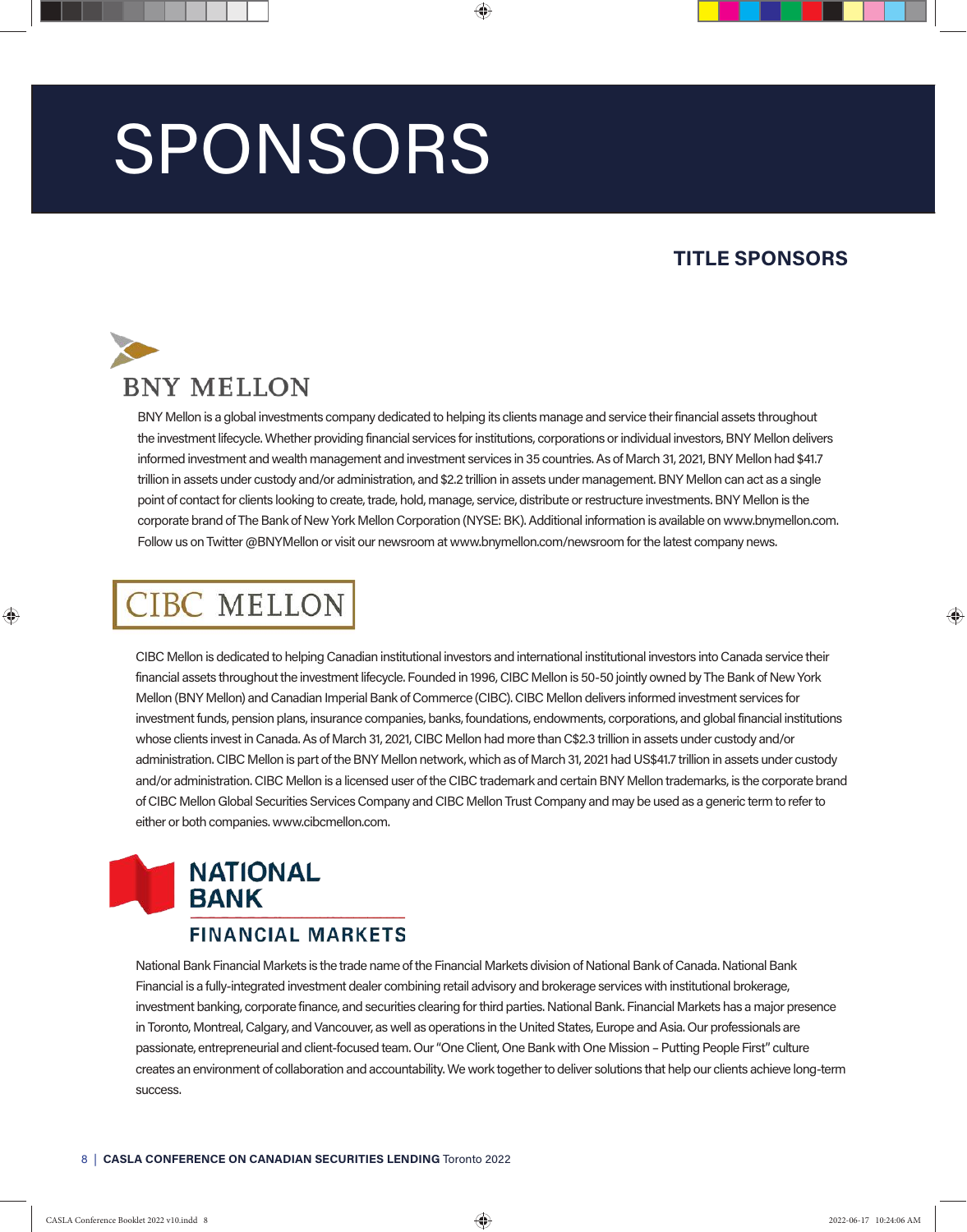### **TITLE SPONSORS**

## **For pirum**

Pirum offers a secure, centralized automation and connectivity hub for securities finance (Stock Loan and Repo), cleared and uncleared derivatives and other collateralized transactions. Our services offer complete automation of the post-trade and collateral lifecycle and provide vital functionality to the securities finance markets. Pirum's products cover both the U.S. domestic and international activity, and our post-trade services in North America are designed to solve challenges through enriched features and functionality to bring automation to the local markets. Across our platform we reconcile hundreds of thousands of transactions globally each day. Our suite of services enable our clients to seamlessly affirm trade economics on a real time basis, communicate and resolve exceptions with counterparts, instruct tri-party agents and integrate services with a variety of other industry vendors.



Royal Bank of Canada is a global financial institution with a purpose-driven, principles-led approach to delivering leading performance. Our success comes from the 86,000+ employees who leverage their imaginations and insights to bring our vision, values and strategy to life so we can help our clients thrive and communities prosper. As Canada's biggest bank, and one of the largest in the world based on market capitalization, we have a diversified business model, including capital markets, investor and treasury services, wealth management, personal and commercial banking, and insurance, with a focus on innovation and providing exceptional experiences to our 17 million clients in Canada, the U.S. and 34 other countries. Learn more at [rbc.com.](http://rbc.com)



As a leading corporate and investment bank, TD Securities offers a wide range of integrated capital markets products and services. Our corporate, government, and institutional clients choose us for our innovation, execution, and experience. With more than 4,600 professionals operating out of 15 offices around the world, we help our clients meet their needs today and prepare for tomorrow. Our services include underwriting and distributing new issues, providing trusted advice and industry-leading insight, extending access to global markets, and delivering integrated transaction banking solutions. We are growth-oriented, people-focused, and community-minded. As an integrated team, we work to deliver value for our clients every day.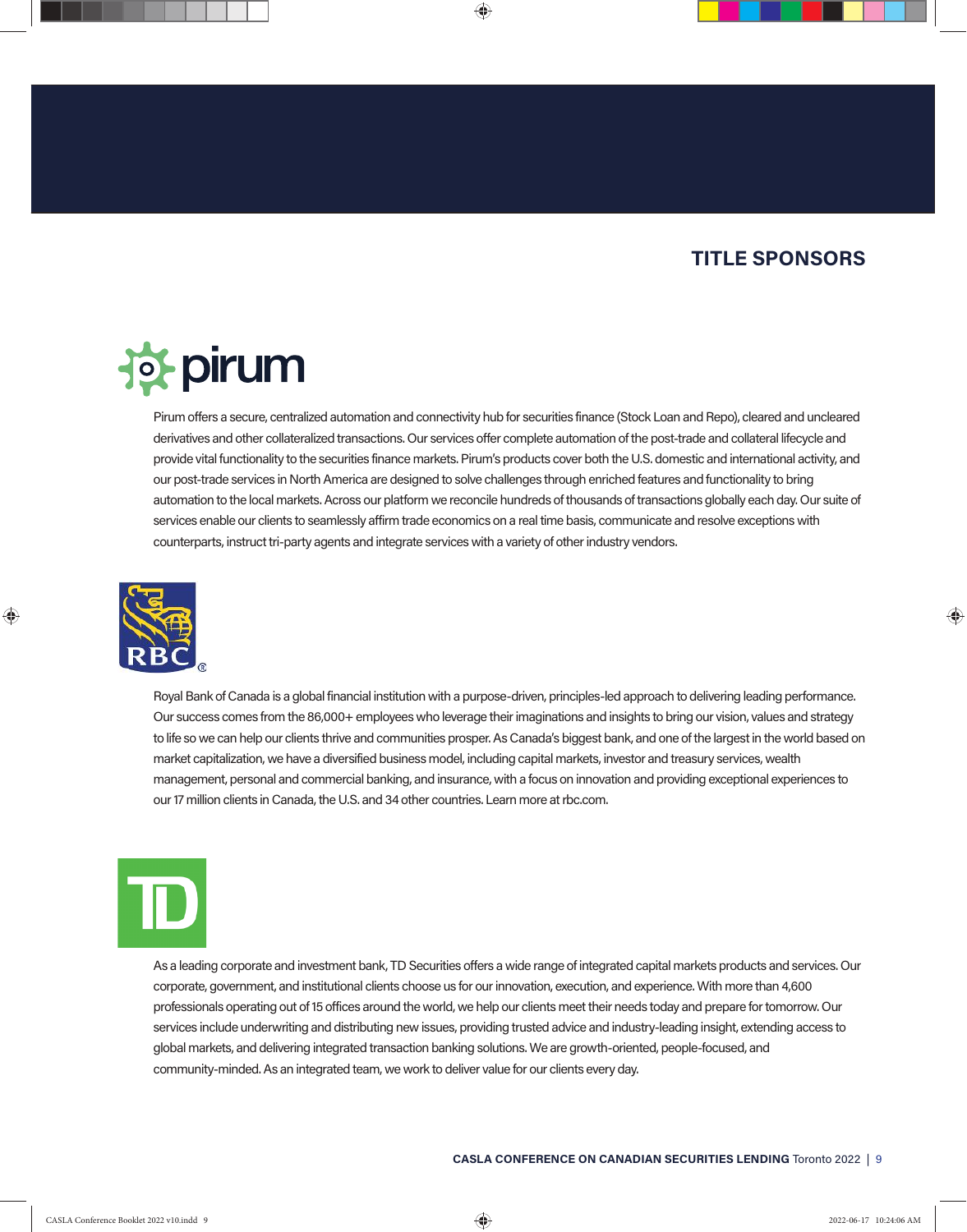# SPONSORS

### **COCKTAIL SPONSOR**



State Street Corporation (NYSE: STT) is one of the world's leading providers of financial services to institutional investors including investment servicing, investment management and investment research and trading. With \$40.3 trillion in assets under custody and/ or administration and \$3.6 trillion\* in assets under management as of March 31, 2021, State Street operates globally in more than 100 geographic markets and employs approximately 39,000 worldwide. For more information, visit State Street's website at [www.statestreet.](http://www.statestreet.com)

### **COFFEE BREAK SPONSOR**



**BADGE SPONSOR**



### **CONTRIBUTING SPONSORS**

J.P.Morgan





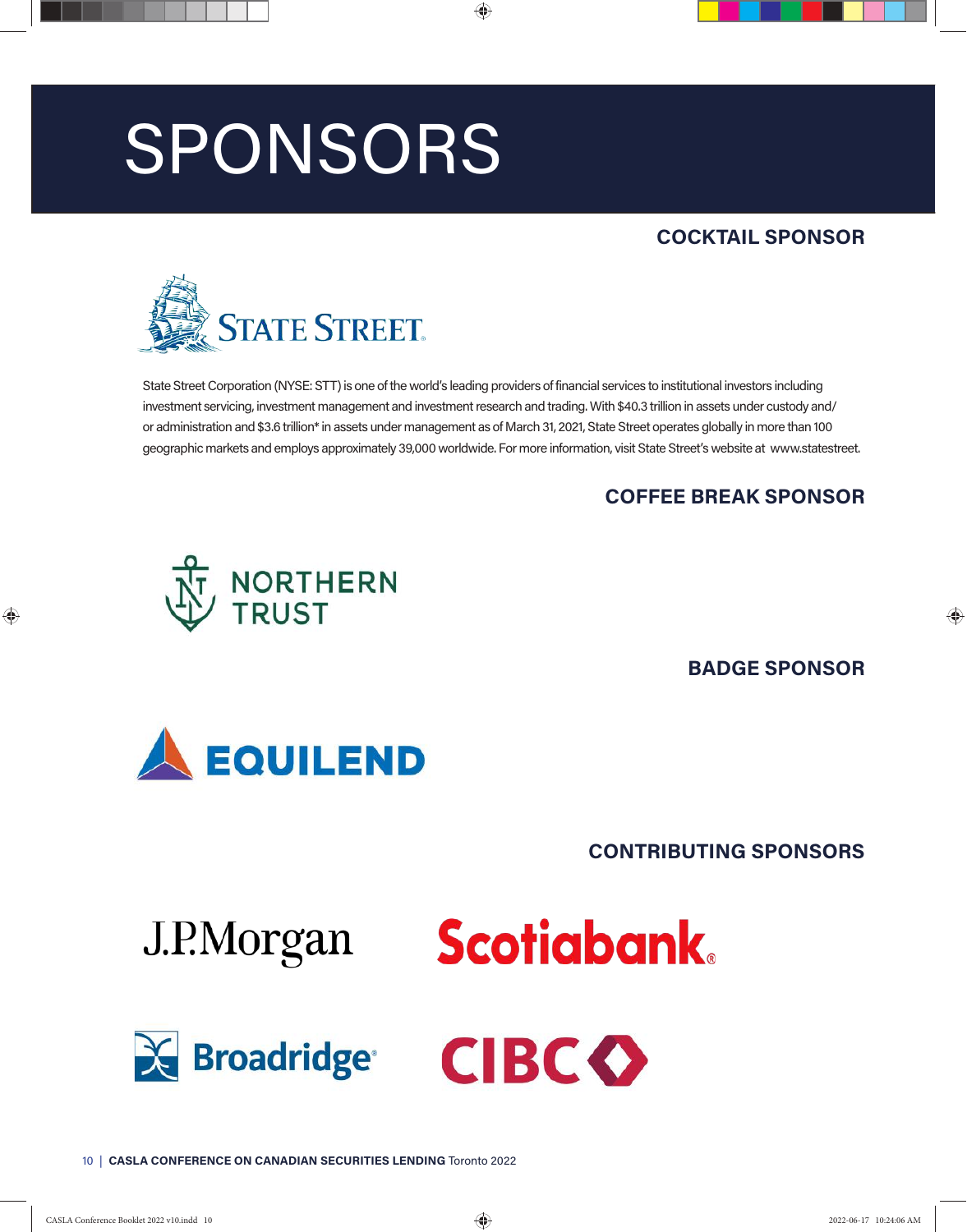# **EVENTMOBI**









#### **TO DOWNLOAD THE APP:**

Download and install EventMobi Available on the Apple App Store and Google Play Search for event: CASLA2022

### **TO ACCESS VIA WEB:**

<https://www.eventmobi.com/casla2022>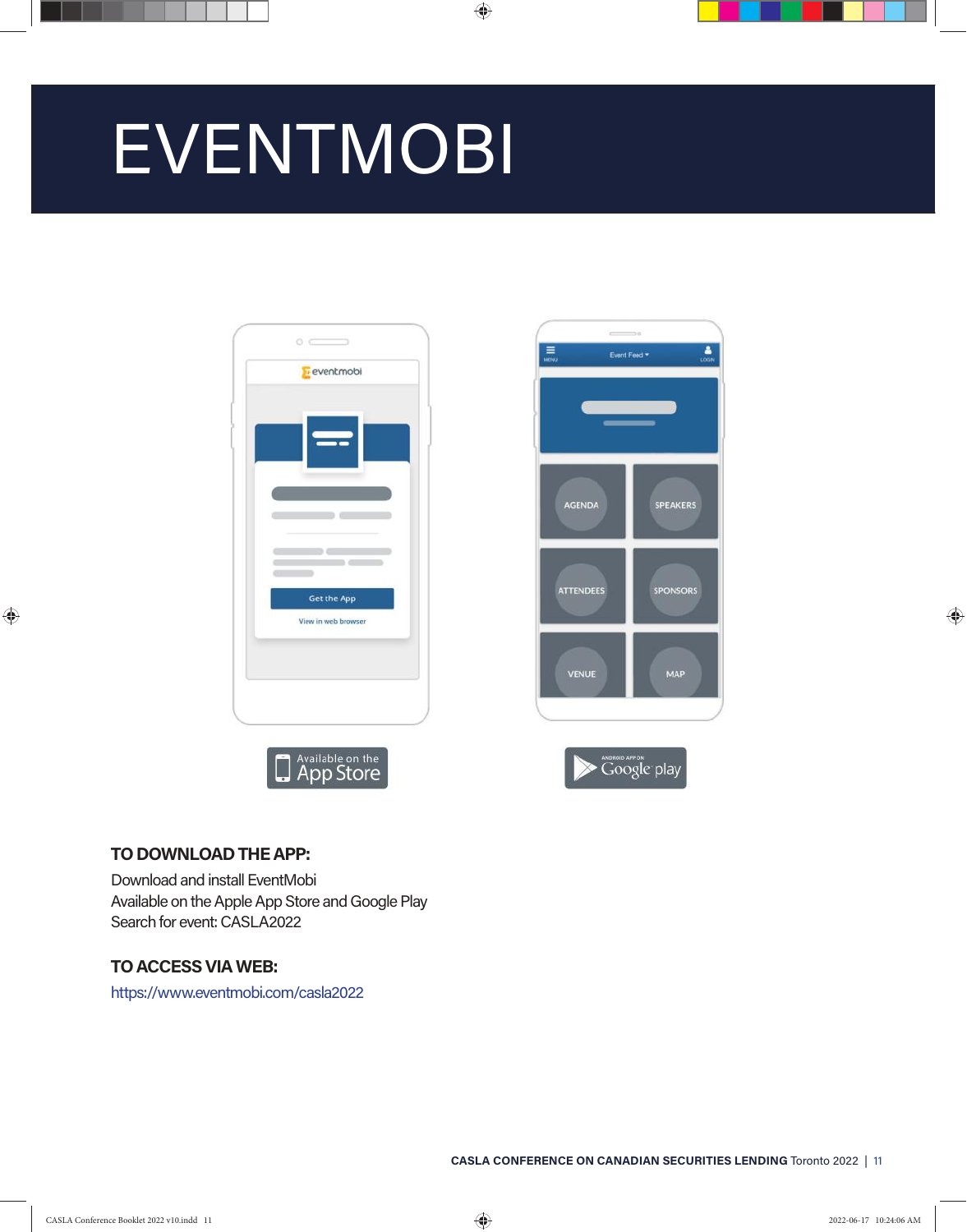# CASLA BOARD

#### **2022-23 BOARD OF DIRECTORS**

**Mary Jane Schuessler** (President), BMO Capital Markets **Roanna Kim** (Vice-President), RBC Capital Markets **Donato D'Eramo**, RBC Investor & Treasury Services **Dave Sedman**, Northern Trust **Sumit Sharma**, TD Securities **Phil Zywot**, BNY Mellon

#### **EXECUTIVE TEAM**

| Secretary    | Christopher Steeves, Fasken Martineau DuMoulin LLP          |
|--------------|-------------------------------------------------------------|
| Treasurer    | <b>Peter Hayes, KPMG</b>                                    |
| Co-ordinator | <b>Kyle Kolasingh, RBC Investor &amp; Treasury Services</b> |

#### **CASLA COMMITTEES**

| Events Chair           | <b>Roanna Kim, RBC Capital Markets</b>     |
|------------------------|--------------------------------------------|
| Engagement Chair       | <b>Charles Lesaux, RBC Capital Markets</b> |
| Tax & Regulatory Chair | <b>Sumit Sharma, TD Securities</b>         |

Thank you for joining us at our 12th annual conference.

For more information, please visit: **[www.canseclend.co](http://www.canseclend.co)m** For inquiries, please contact: **[info@canseclend.com](mailto:info%40canseclend.com?subject=)**

#### **MEDIA PARTNERS**

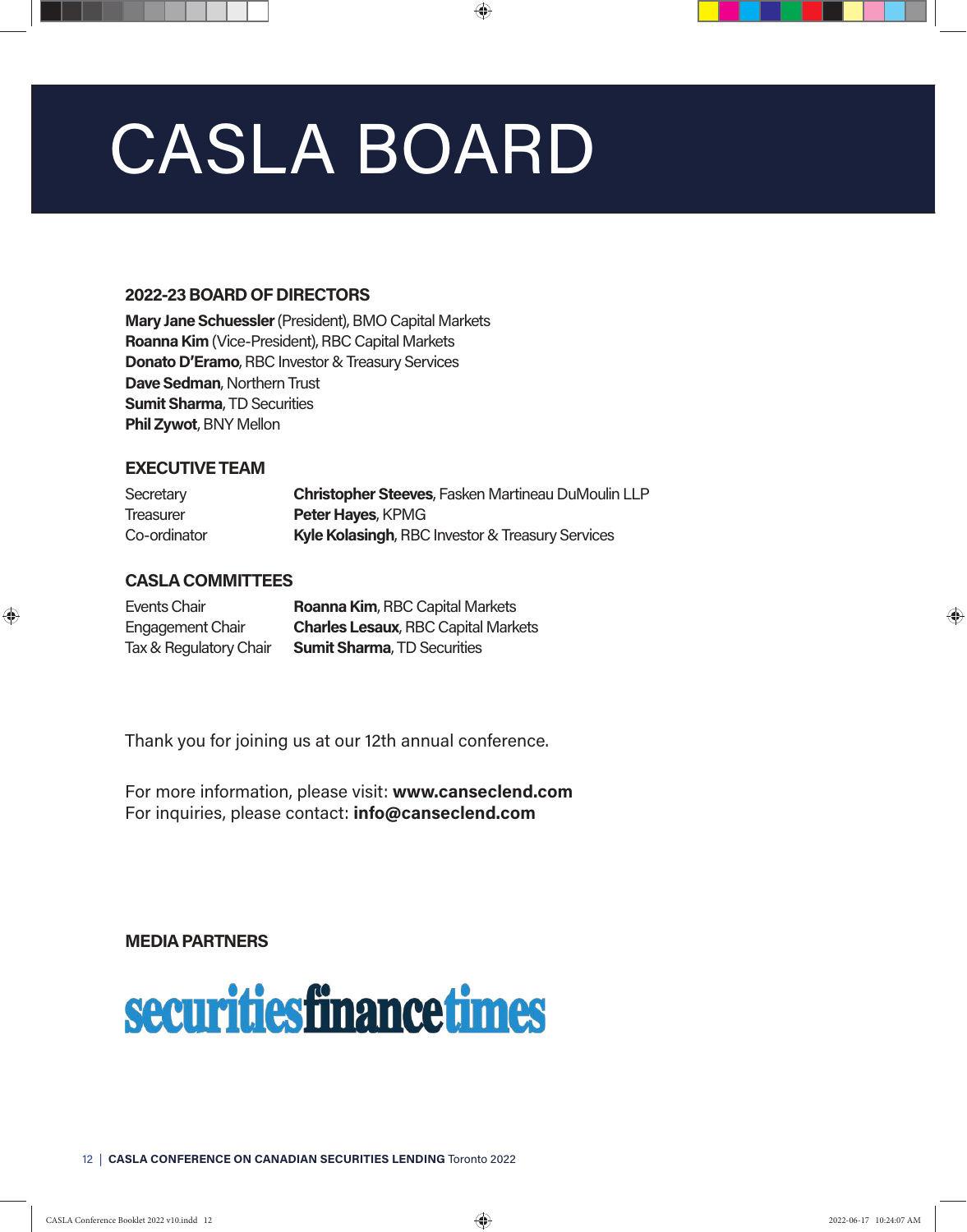